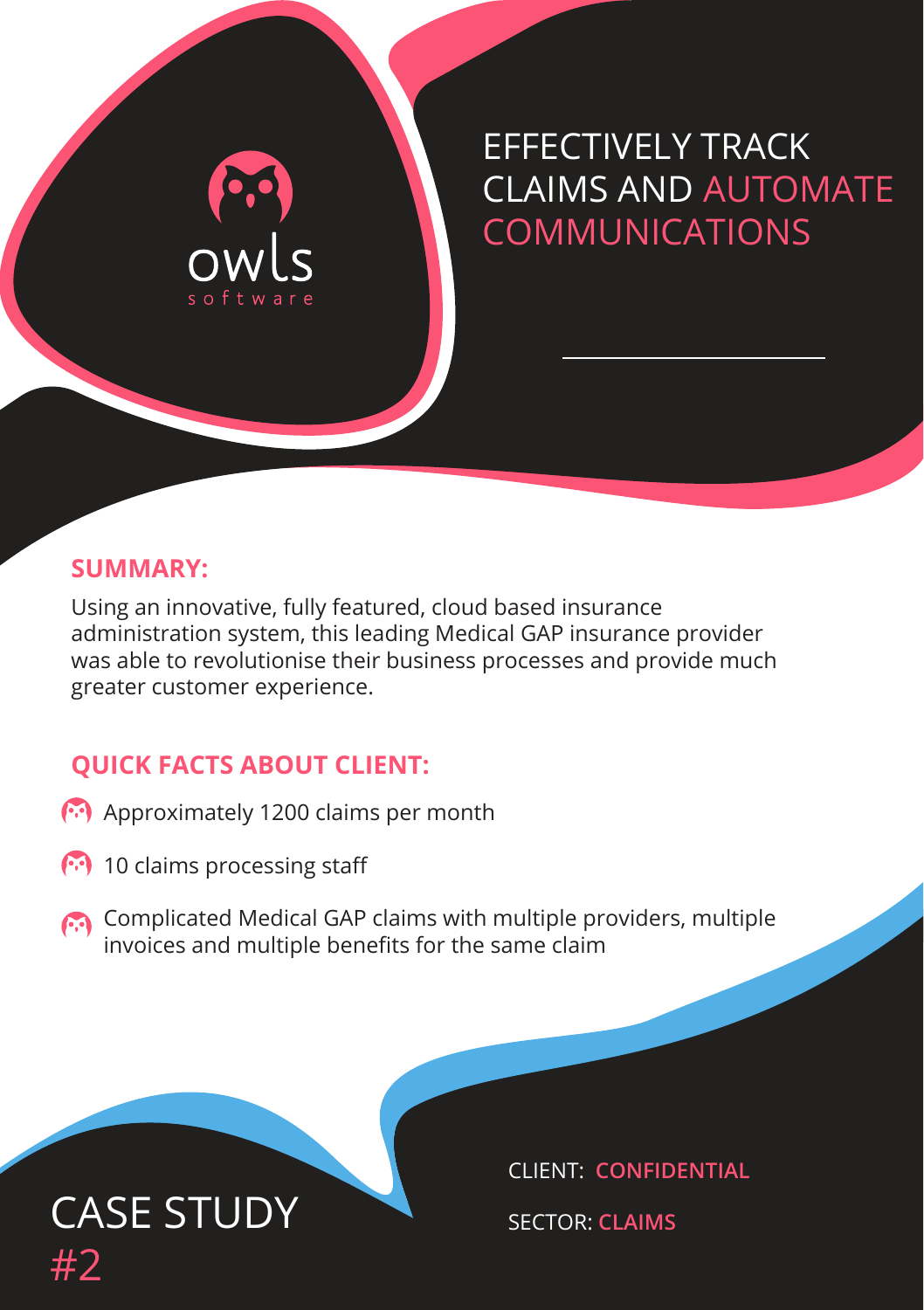

# THE BRIEF

#### **WHAT THE CLIENT WANTED:**

Claims workflow process to easily track:

- **Claims productivity**
- $\left(\cdot\right)$  The current position of the claim in the process
- The SLA with the policyholder.

## **THEY ALSO WANTED TO:**

 Manage documents online and automate outbound communications so that the client has a better experience.

**An integration to the bank for unfraudulant payments** 

## **WHY OWLS?:**

- 69 I Proven track record for completing projects on time and in budget and within specification
- **B** High level of technical skill
- **COULS** was already implemented at another Medical GAP provider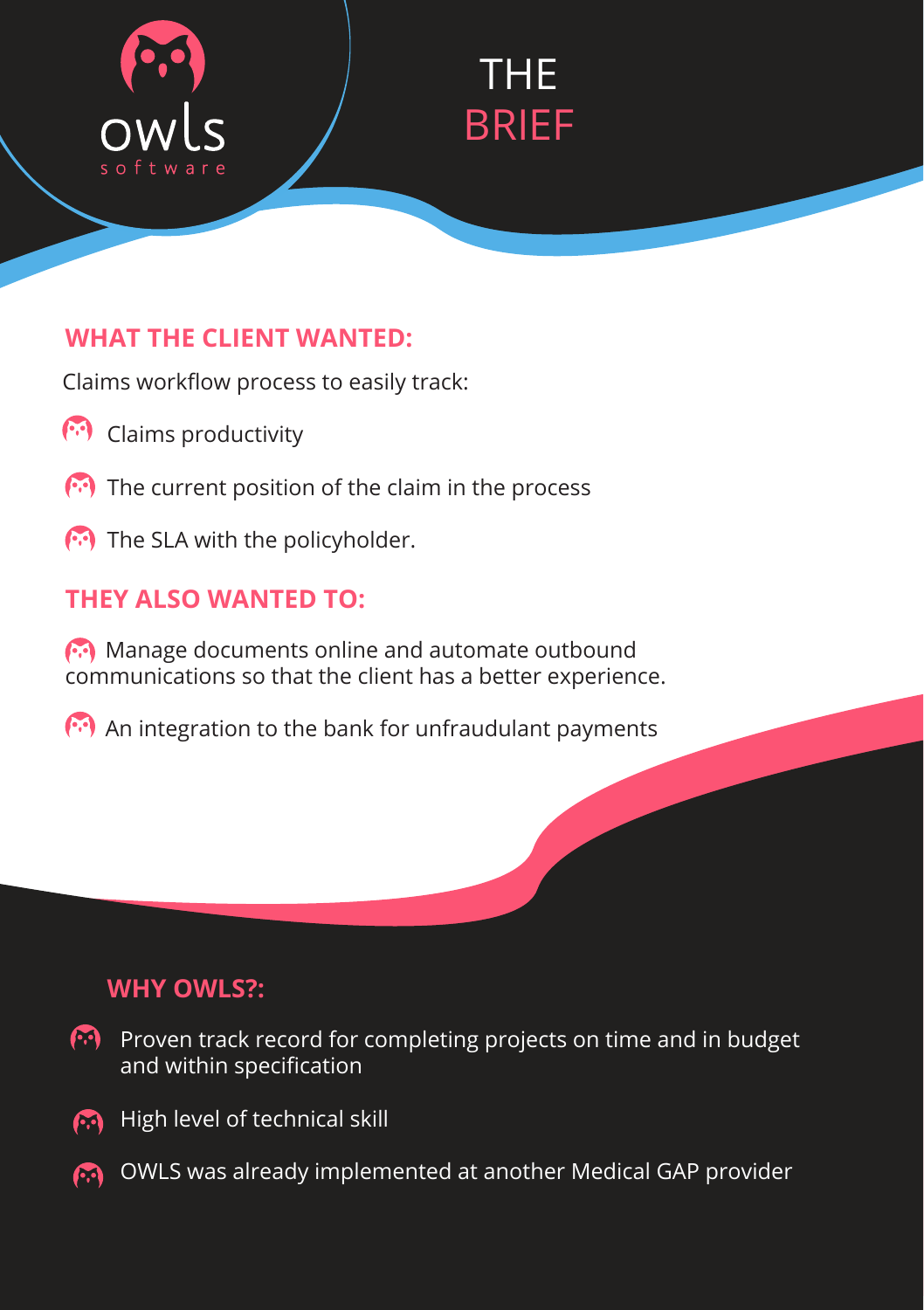## CHALLENGE CHALLENGE THE THE CHALLENGE CHALLENGE



#### **WHAT WE NEEDED TO DO:**

Challenge: The data was on a legacy Lotus Notes database. The client had just acquired a book of policies equivalent to 25% of their current book. They were unable to administer these policies in their current form and with their current systems. Too much of the processes were manual.

#### **THE OWLS SOLUTION:**

OWLS was implemented in record time. From signing of the agreement to first policy's debit order was 4 weeks. Over the following 2 months the claims process was optimised and enhanced.



It grouped workflow tasks into how long ago they were lodged. This easily helped claims staff prioritise older claims first, thus assisting to meet SLA targets.



By having specific roles for claims that was missing documents, it allowed higher skilled claims processors to only receive claims once all documents had been received. This allowed for optimised staff allocations and for improved efficiencies.



Automated and branded outbound communications were sent at each step. Full claims breakdowns were given by provider and by invoice on claims approved. Rejected claims were notified with detailed descriptions of why the claim was rejected. Outstanding documents notifications were automatically sent every 30 days outlining exactly which documents are outstanding.